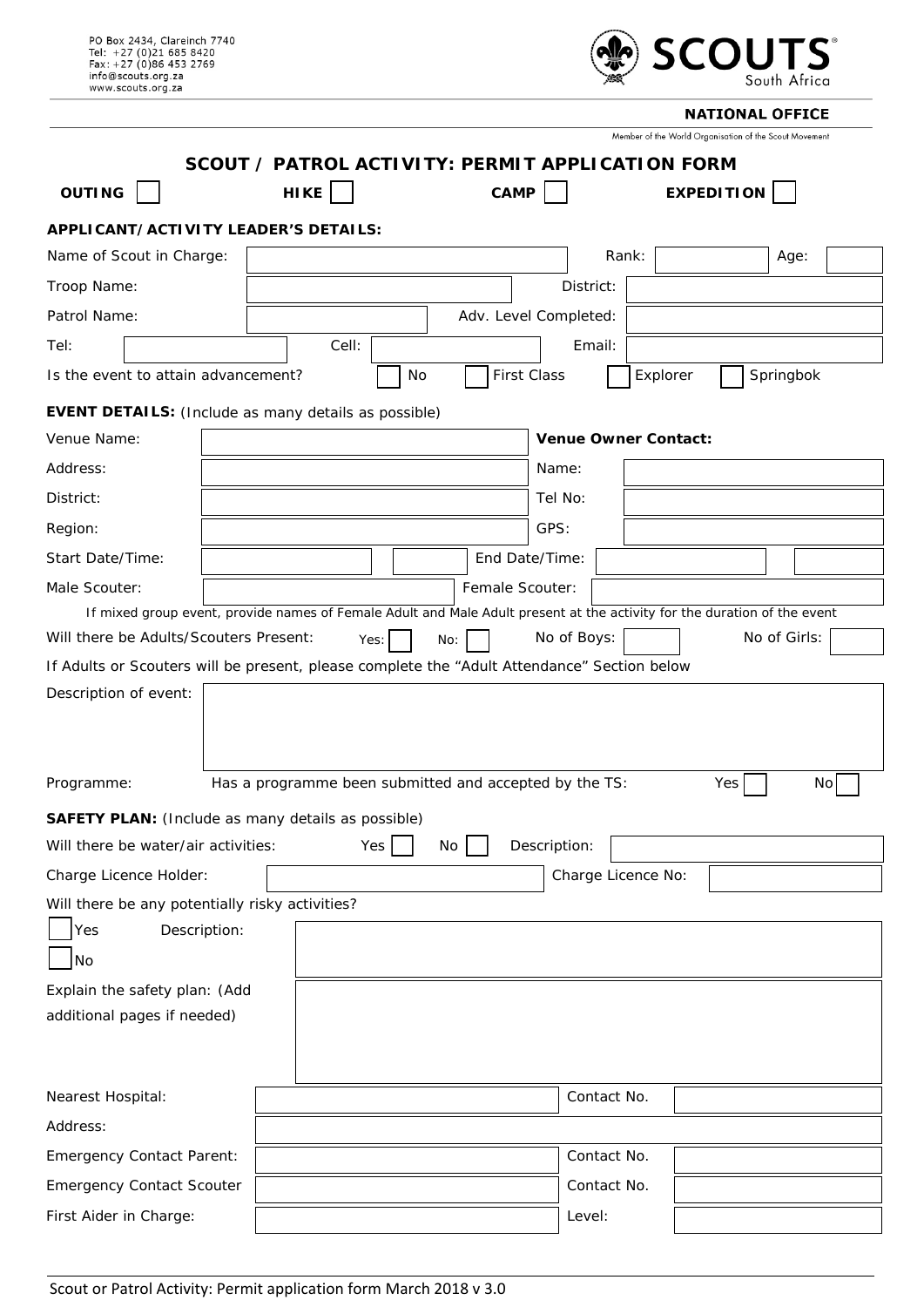## **ADULT ATTENDANCE:**

Provide names of any adults, Scouters or parents, who will be attending:

| Name: | Scouter<br>Contact Nos.<br>Parent |  |
|-------|-----------------------------------|--|
| Name: | Scouter<br>Contact Nos.<br>Parent |  |

Please note that if there is no warranted scouter at the Activity, all parents attending must have completed and submitted an AAM form to the SGL.

#### **CHECKLIST FOR CAMPING AND HIKING TO BE COMPLETED BY THE ACTIVITY LEADER BEFORE THE EVENT:**

- 1. Does the applicant have at least First Class? The Contract Contract Contract Contract Contract Contract Contract On the Contract On the Contract On the Contract On the Contract On the Contract On the Contract On the Con
- 2. Has permission to use the site or hiking area been obtained from owners? Yes No
- 3. Has a Programme been submitted to your Troop Scouter, DC or RTC and accepted as appropriate? Yes No
- 4. Will the applicant ensure that each youth member provides a parental consent and health form before or at the event?
- 5. Are there separate tents or sleeping arrangements for girls, boys and any adults attending? Yes

6. Has appropriate transportation been arranged in terms of the Safe Scouting Policy? Yes Yes No

7. Is there Cell phone coverage at the Camp/Hike? The Communication of the Camp Wes No. 2012.

| Details of Vehicles & Drivers | Name: | Vehicle: |  |
|-------------------------------|-------|----------|--|
|                               | Name: | Vehicle: |  |
|                               | Name: | Vehicle: |  |
|                               |       |          |  |

Yes No

#### **DECLARATION:**

I have read and will apply OR, Safe Scouting Policy and Regional Permit Guidelines and accept that such policies shall be binding upon the proposed activity.

| Name: |                      | Signature: | Date: |  |
|-------|----------------------|------------|-------|--|
|       | Applicant            |            |       |  |
| Name  |                      | Signature: | Date  |  |
|       | <b>Troop Scouter</b> |            |       |  |
| Name: |                      | Signature: | Date: |  |
|       | Parent/Guardian      |            |       |  |

# **APPROVAL: HOST NOTIFICATION:**

I am satisfied that the above person is fully conversant with I hereby confirm that I have notified and received feedback OR and Safe Scouting and suitably experienced to lead the as per guidelines (By Email / SMS / Phone Call) from: activity

| DC/SGL:                            | Host DC/RC:  |  |
|------------------------------------|--------------|--|
|                                    |              |  |
| Signature:                         | Signature:   |  |
| Date:                              | Date:        |  |
| RTC Scout Prog.<br>(When required) | Home DC/SGL: |  |
|                                    |              |  |
| Signature:                         | Signature:   |  |
| Date:                              | Date:        |  |

Scout or Patrol Activity: Permit application form March 2018 v 3.0